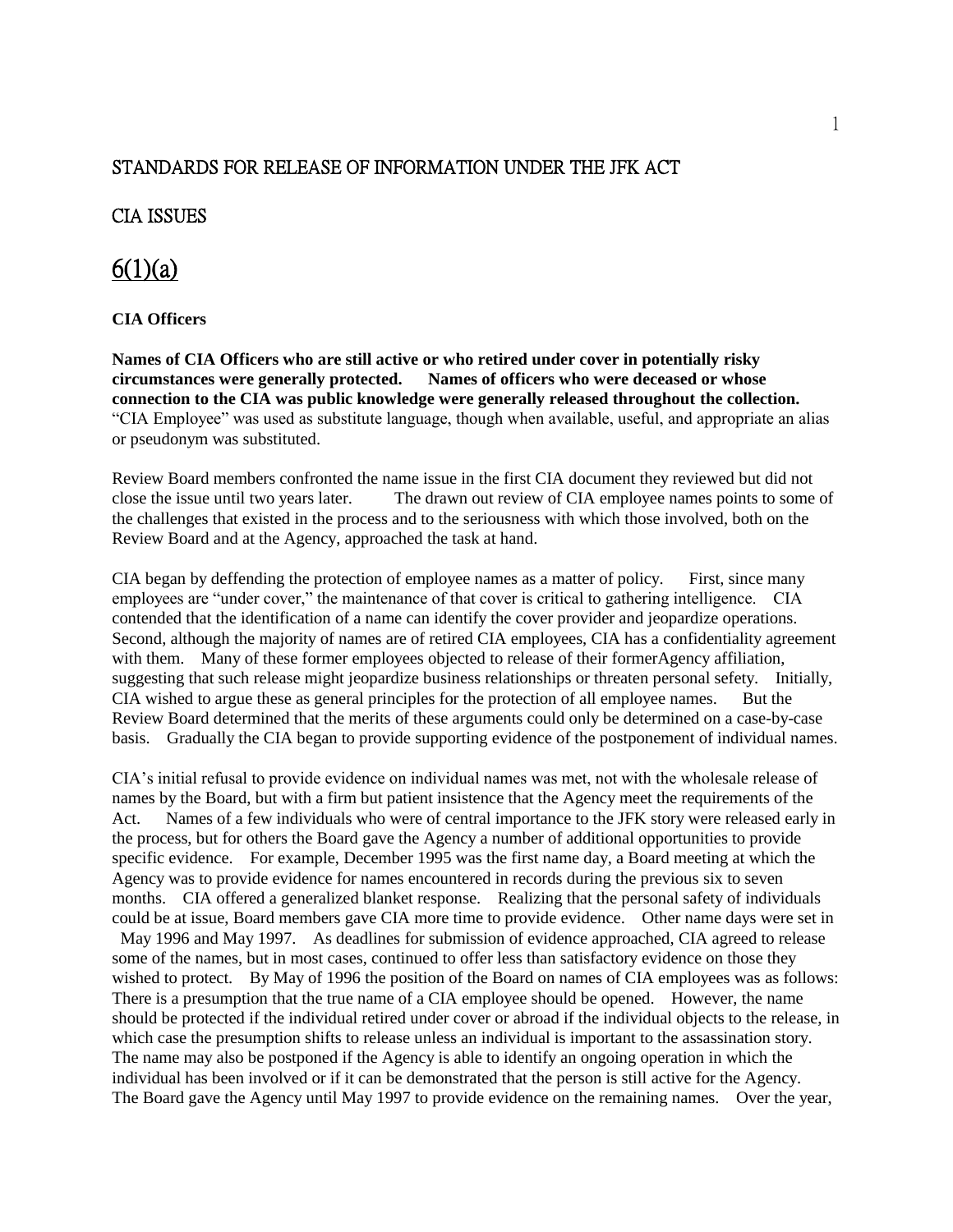the list of pending names grew as review expanded from the Oswald 201 file to the Sequestered Collection.

When the name issue was finally resolved in July 1997, the names were viewed in two categories: those with high public interest and those with a reduced level of public interest. High public interest names included all those that appeared in the 201 file and those that appear frequently in the collection and/or considered important to understanding the assassination. Progress had already been made. Fifty-eight of the 83 names in the 201 file that had been pending at some point were released by this date. CIA had begun to provide specific and convincing evidence on names. The Board voted to protect a number of names and released a few additional names. Those names with lower public interest outside of the core collection were postponed with a reduced level of scrutiny than those more central to the assassination story.

Thus, the Review Board considered the names of CIA officers on a case-by-case basis when the individuals were seen as having high public interest as part of the story of the Assassination of President Kennedy. High public interest was determined by a substantive connection to the assassination story or by the appearance of the name in CIA's core assassination files, notably Oswald's 201 file. The Board demanded specific evidence of the need to protect the individual. It was presumed that employee names would be released if their identities were important to the assassination story unless the CIA could provide convincing evidence of the need for protection. This evidence included the current status and location of the individual and the nature of the work he or she did for the Agency.

This approach was the most practical given the limited time and resources available to complete review of the files. The Review Board would have preferred to review each name at the same high level of scrutiny. On the other hand, the CIA was compelled to release many more names than they would have desired. Though protracted and selective, the review of CIA employee names forced the CIA forced to take a careful look at them and weigh the need to postpone each name, and it allowed the Review Board to carefully weigh evidence on names of import.

# **Scelso**

# **The true name of the individual known by the pseudonym of John Scelso was protected but will be opened in full on either May 1, 2001 or three months after the decease of the individual, whichever comes first.**

The postponement of the true name of John Scelso was an instance when public interest was very high, but the evidence to support postponement outweighed it. John Scelso was a throw away alias used by the CIA employee who was head of WH3 during the period immediately after the assassination of President Kennedy. His name appears on hundreds of documents, many of which were the product of the Agency's extensive post-assassination investigation that spanned the globe. The Board was inclined to release Scelso's true name, but the Agency argued strongly against release. As an interim step, "Scelso" was inserted as substitute language. CIA provided evidence on the current status of the individual, shared correspondence sent by him, and even arranged an interview between him and a Review Board staff member. At the May 1996 Board meeting, Board members determined that the evidence was persuasive, but still wanted to insure that his true name would be revealed as soon as was prudent. Their solution was the release in five years or upon his decease.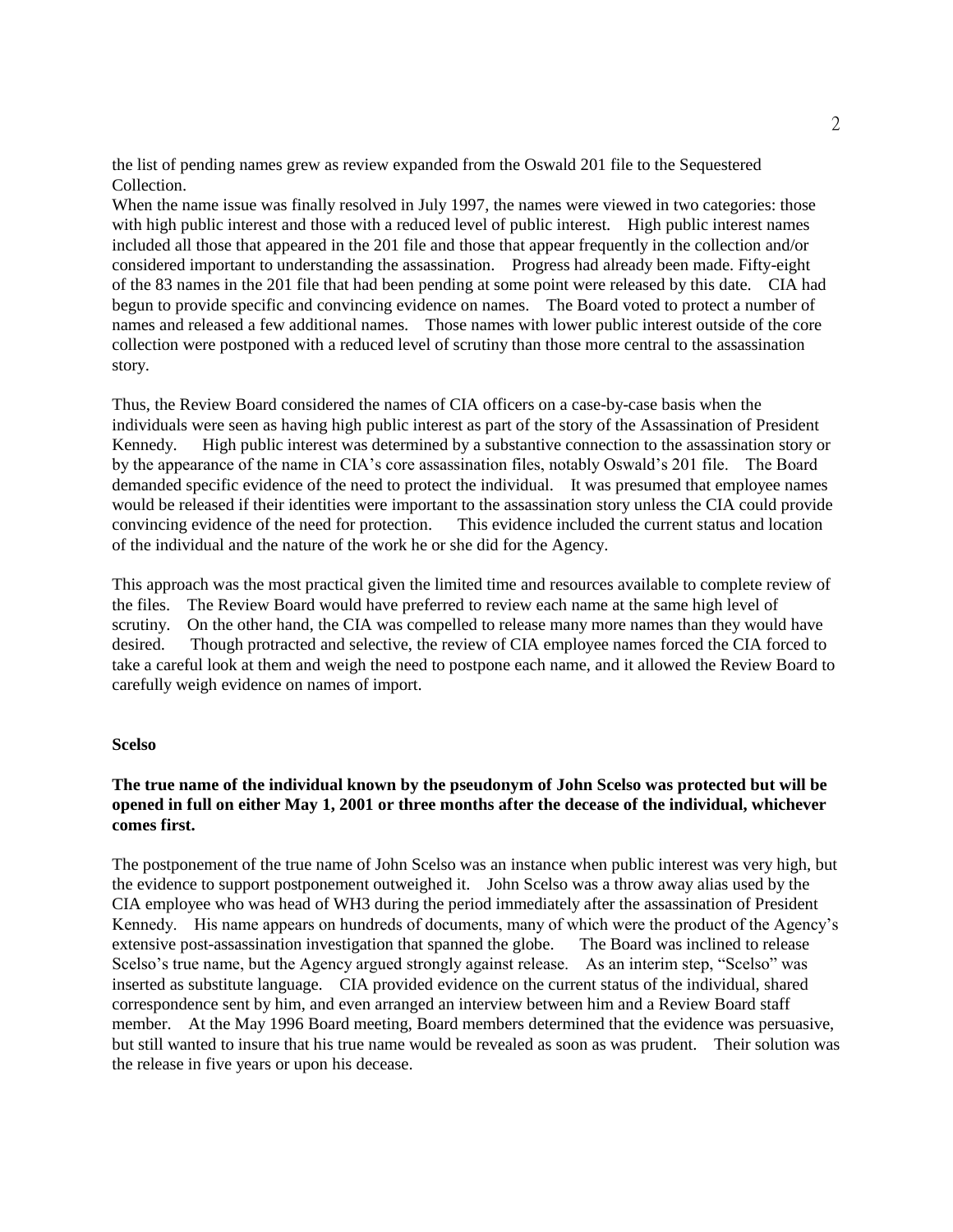#### **Identifying Information**

**Identifying information was approached using the same standards applied to true names. If it was determined that the identity of the officer required protection, specific identifying information was protected, however generic information may have been released.**

# **6(1)(b)**

#### **Sources, Assets, Informants, Identifying information**

**Sources, Assets, Informants and the Identifying information that describes them were reviewed under standards similar to those for CIA officers. Names that carry a high level of public interest were subjected to close scrutiny. The Board protected the identity of foreign nationals unless they are of high public interest in relation to the assassination story, in which case CIA was required to provide specific evidence of the need to postpone. Sources, assets and informants in this country were protected if CIA could demonstrate that ongoing operations could be harmed by release of the individual's name. If none of these criteria could be met the name of the individual was released. In addition, names of individuals whose connection to the CIA was a matter of public knowledge, especially if previously released in US government records, were released.**

The Board's decision to protect the name of Sources, assets, and informants in cases where the identity of the source is of reduced public interest was based on two factors: the concern that, since CIA sources generally live outside the Untied States, they risk harm if their identities were revealed. In records where the identity of the source is of possible public interest in relation to the assassination story or is important to understading information related to the assassination, the CIA was required to provide additional evidence to support the protection of the source's identity.The Board protected the sources for ten years except in cases where it might be inferred that the source was committing treason. In these cases, the name and identifying information for the source was protected until 2017.

#### **Pseudonyms**

**Pseudonyms were released with only a few exceptions. In some instances pseudonyms were used as substitute language for the individual's true name.**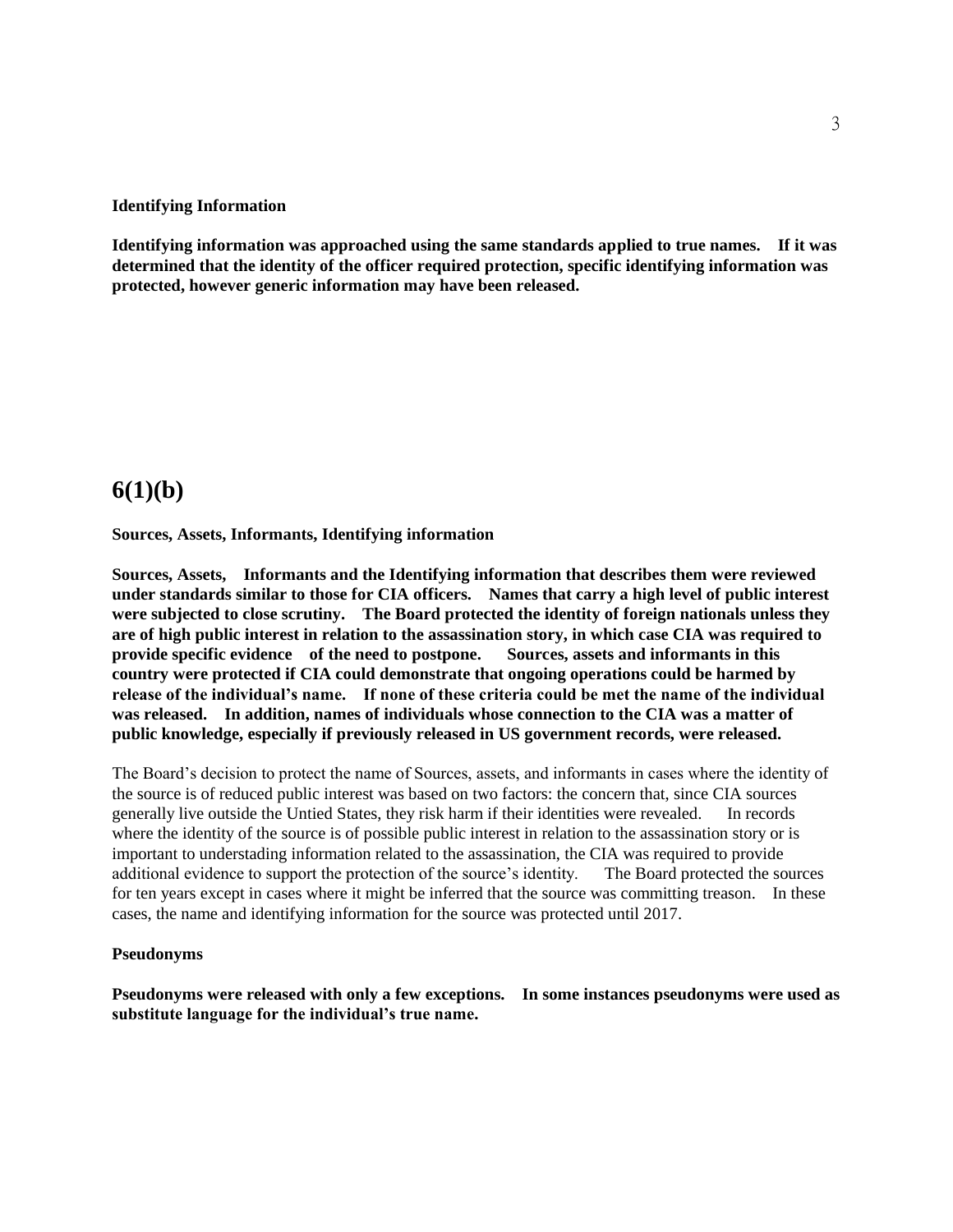# **Crypts**

**Crypts or digraphs are generally releasable within the JFK collection and in related records. All US government crypts are released. "LI" crypts, especially those in the core files, are generally releasable. "AM" crypts are generally releasable. For all other crypts, the digraph is ususally protected and the rest of the crypt is released. A few exceptions to these guidelines exist. For these, CIA was required to present specific evidence of the need to protect.**

Early phases of the review of crypts highlighted the cultural differences between the Agency and the Review Board. For the Agency, crypts were an operational method that required protection despite the fact that CIA had years ago replaced most of the crypts at issue. For the Review Board, crypts, having been conceived as a code to obscure an identity or an operation discussed in a document, could presumptively be released without compromising the identity or the operation. Some push and shove in the early months of Board deliberations brought the two entities to a middle ground where CIA yielded to the release of most crypts and digraphs in the JFK context and the Review Board acknowledged that some sensitive crypts required protection.

Early in the review process the CIA argued for the protection of all crypts, even those such as ODENVYthe crypt for the FBI- which were no longer used and which had been inadvertently released in other records. The Board quickly rejected this postponement. For other crypts, the burden of proof was on the Agency, and they began to identify the crypts for the Board. Those that might be sensitive were tabled at the early meetings so that CIA could provide additional information. At one point CIA complained that the research necessary to identify all the crypts was cumbersome. But since the Act requires that agencies provide clear and convincing evidence, CIA continued to reveal the identities to the Board. Next, after the release of a number of LI-crypts -LI was the digraph for Mexico City at the time of the assassination- CIA argued for the postponement of all "LI" series crypts on the grounds that mosaicing would allow researchers to piece together the puzzle and discern the identity being protected by the crypt. The Board rejected this argument, and CIA provided more detailed evidence for crypts they considered more sensitive. When faced with crypts that refer to sensitive operations, the Board opted for a contextual treatment of crypts. Crypts for some sensitive operations may be released in many circumstances, but in other contexts when release of the crypt may reveal the sensitive operation, it was postponed.

The crypt-by-crypt review was productive and necessary for core records, but soon it became clear that this would not be possible for the entire collection since hundreds or thousands of different crypts appear in the assassination related records of the CIA. The solution was the postponement of the digraph and release of the rest of the crypt for crypts outside of the LI, AM, and OD series. Thus, the majority of crypts in the collection were released in full or released with the digraph protected. Sensitive crypts for which CIA has provided convincing evidence are protected in full; For AM and LI crypts in non-core files, the digraph may have been protected when [a] the crypt appears next to a true name that has been released; [b] when the crypt appears next to specific identifying information; [c] when convincing evidence has been provided of the need to protect.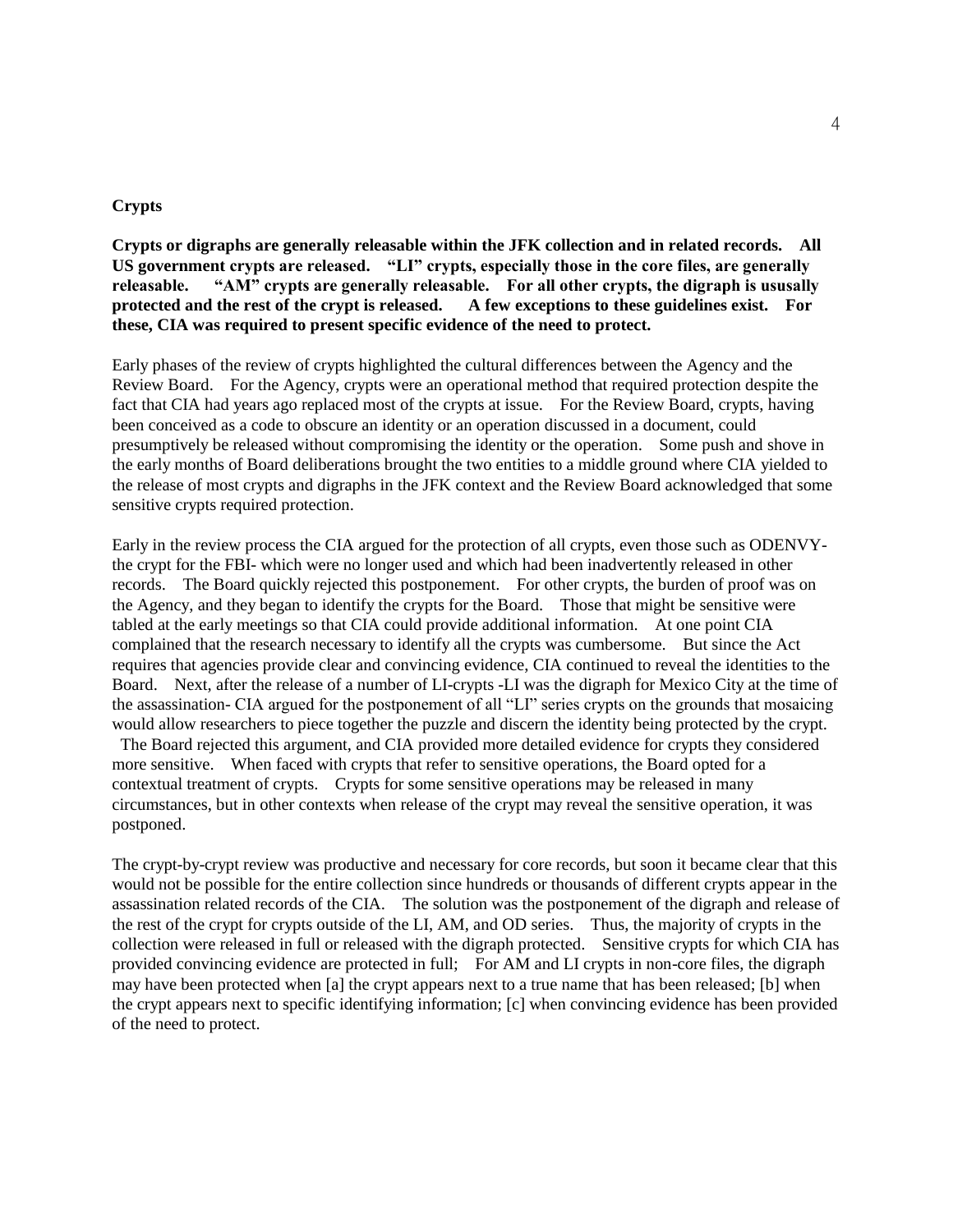#### **Slugline**

# **The slugline is releasable according to the same criteria applied to crypts and digraphs.**

The slugline is a routing action indicator, the components of which are crypts, that appears just a couple of lines above the text in CIA cables. At the very beginning of the review process, the CIA had argued to postpone the slugline even when the crypts in the slugline were released elsewhere. An example can be found in the slugline RYBAT GPFLOOR. RYBAT is a crypt that means secret, and GPFLOOR was the crypt CIA gave to Oswald in the post-assassination investigation. In a number of records CIA was willing to release the RYBAT indicators at the top and bottom of the record and GPFLOOR when it appeared in the text but requested postponement of the slugline RYBAT GPFLOOR. This was a knee jerk reaction by CIA. When asked why it should be postponed the response was a simplistic, CIA cannot reveal the slugline. The Agency had no reason to protect the slugline other than habit, and when the Act forced the CIA to consider this aspect of their culture of secrecy, the only reasonable response was release.

# **Surveillance Methods**

**CIA surveillance methods, the details of their implementation and the product produced by them are generally releasable in the context of the JFK story, except when convincing evidence has been provided that they are politically or operationally sensitive.** When postponed, the language substituted for this type of redaction was "Surveillance Method," "Operational Details," or " Sensitive Operation."

Since surveillance, notably teletaps and photo operations, were a central part of the Oswald Mexico City story, the Review Board addressed them early in process during review of Oswald's 201 file. CIA attempted to defend postponement of surveillance as a current method that requires continued protection. The Board's response was that the fact CIA has used the type of surveillance methods employed in Mexico City is common knowledge and that officially acknowledging the use of these methods in Mexico City in 1963 does not necessarily imply that the operations continue today. The Board concluded that the public interest far outweighed any possible risk to national security and directed release of the information. However, in records that may have revealed sensitive aspects of an operation, those aspects were postponed if CIA was able to provide specific and convincing evidence.

#### **CIA Installations**

**All CIA installations related to the Mexico City story are releasable from 1960 through 1969. With the exception of a few installations for which CIA has provided convincing evidence of sensitivity, all remaining installations from the date of the Assassination to the publication of the Warren Commission Report are releasable in the context of the Assassination story. In Oswald's 201 file, again with the exception of a few installations for which CIA has providing convincing evidence of sensitivity, all installations are releasable from 01/01/61 through 10/01/64. Outside of these time frames, CIA installations are protected.**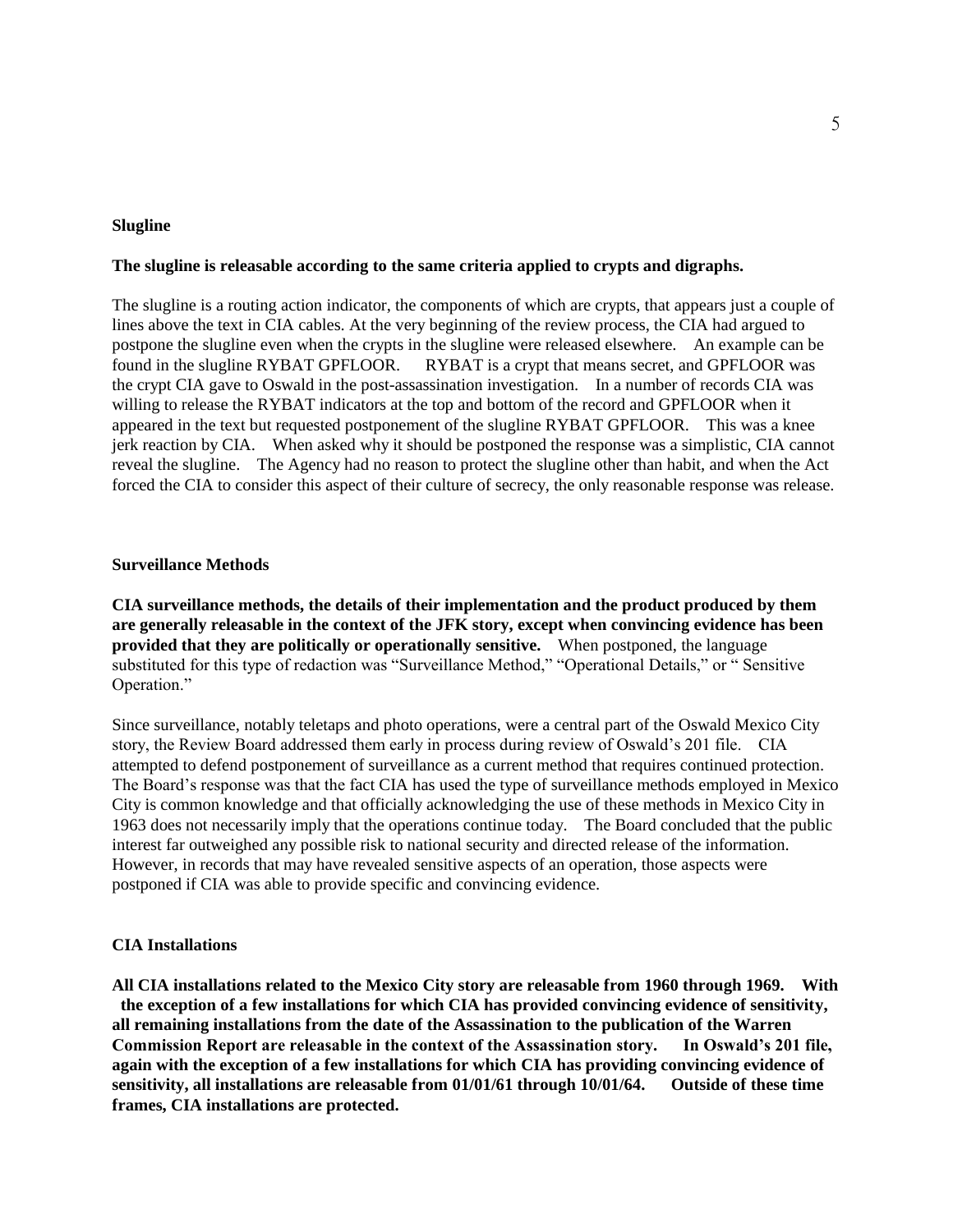The Review Board chose substitute language for these postponements that will allow researchers to track individual CIA installations through the JFK collection without revealing the exact location of the installation. To accomplish this, the world was divided into five regions: Western Hemisphere, Western Europe, Northern Europe, East Asia/ Pacific, and Africa/ Near East/ South Asia. Then a number was added to each different location in the region. Thus, substitute language such as "CIA Installation in Western Hemisphere 1" serves as a place holder for a particular installation in all CIA related records in the collection.

From the beginning the Review Board displayed an inclination to release CIA installations. During first phase of review of CIA records, Review Board members examined documents related to the Mexico City story. In this context, they voted to release CIA installations over only minor objections from the Agency. But as the context broadened to the world wide sweep that the CIA made after the assassination, the location issue became more contentious. CIA argued for postponement but produced only a minimal amount of evidence to defend the postponements. Having been offered insufficient evidence, the Board voted for the release of all CIA installations that appeared in records they reviewed at the January 1996 meeting. CIA responded by assembling an appeal package. The suggestion of appeal sharpened the debate. Anticipating an appeal, Board members stressed the importance of communicating to the White House their frustration with the sketchy evidence initially provided. They wanted to make informed responsible decisions but were hampered by receipt of incomplete evidence. And Board members worried that precious time might be squandered on the review of just a few records if they could not obtain complete evidence in a timely manner. Further, since CIA records were among the first reviewed by the Board, they were concerned that their handling of CIA issues would be scrutinized by other agencies. Ultimately, the Agency provided a complete evidence package that convinced the Board members of the sensitivity of a small number of CIA installations. However the Board believed that public interest related to the assassination story weighed heavily for release of CIA installations during a period of time that has arguable relevance to that story. Board members didn't want to make this an "Oswald issue," so they established a time frame broader than the Oswald story. With the noted exceptions, CIA installations referenced in the 201 file were released from 01/01/61 through 10/01/61 and those that appear in the rest of the collection the were released from the date of the assassination to the end of the Warren Commission.

The installation issue exemplifies two recurring themes in the review process. The first is that layers of evidence that were slowly added by the Agency. The CIA would initially provide only minimal evidence of a postponement. Without clear and convincing evidence, the Board voted to release the information. The CIA then responded with a more comprehensive evidence packet sometimes accompanied by a threat of appeal to the president. While this pattern was frustrating and slowed the early stages of the review process, the larger issues were sorted out and addressed. CIA's reluctance to share complete information may have been motivated by a concern that they were sharing secrets beyond the immediate assassination story or a fear that the Review Board might not act responsibly with the information. But the submission of evidence became more dependable when CIA understood that the Board would use the evidence as mandated by the act and that such evidence was required if postponements were to be sustained. The second theme is that appeal to the president loomed large but was something that both the Agency and the Review Board wished to avoid. The Board was willing to review additional evidence even though they had given CIA ample opportunity to present it before they reviewed the records. This was motivated by a desire to accomplish a responsible review, but possibly also by a wish to avoid an appeal to the president. CIA provided the additional evidence, and often released additional information. The release may have been an admission that the information was not as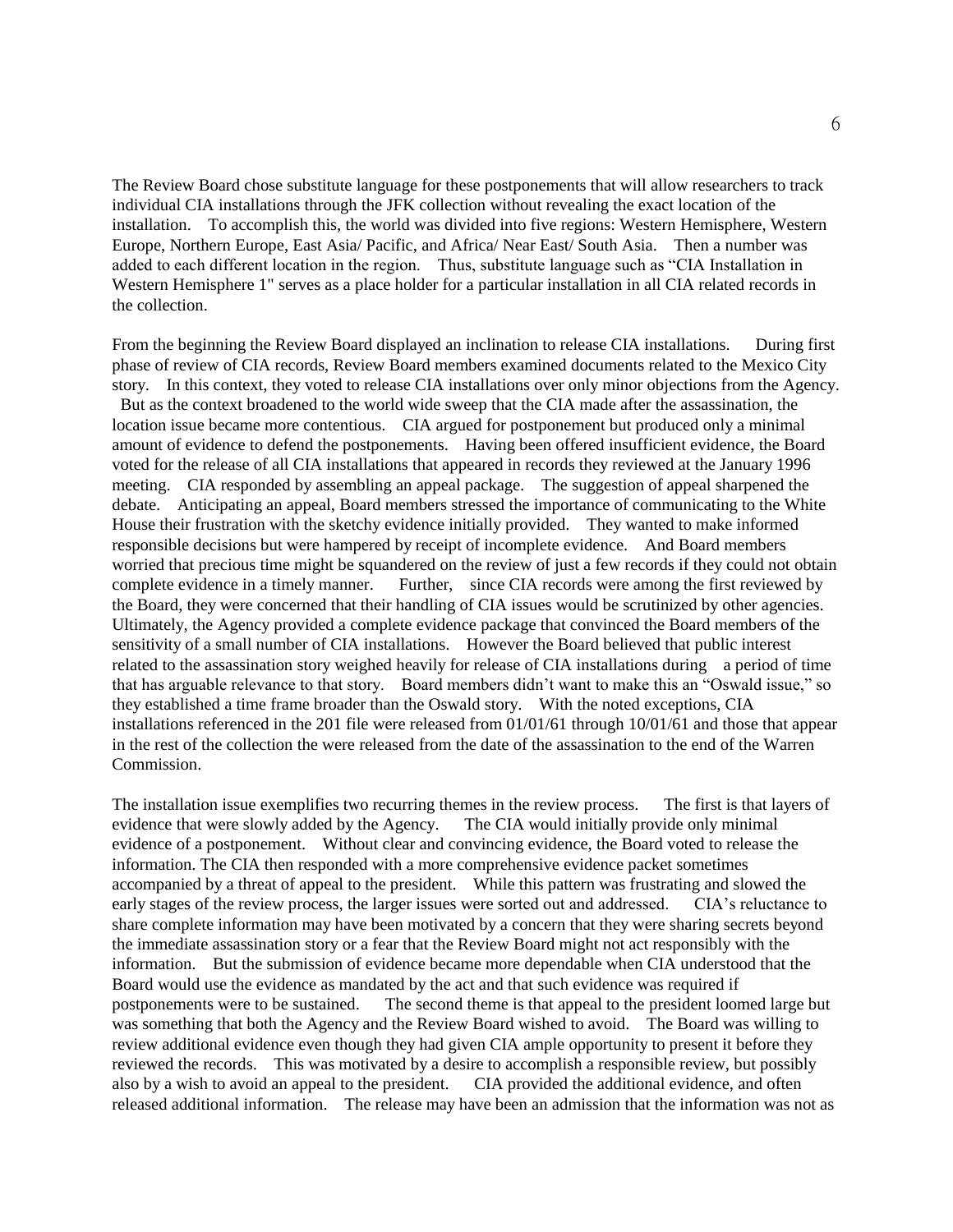sensitive as they had argued, but it may also have been an attempt to avoid appeal to the president. The check provided by appeal to the president was never utilized in the review of CIA records, but it did influence the review of those records.

# **Prefixes (Cable, Dispatch, Field Report)**

**Cable Prefixes, Dispatch Prefixes and Field Report Prefixes were released when the installations to which they refer were released and protected when the installation to which they refer were protected.** Substitute language for cable prefixes parallels that was applied to CIA installations, for example: "Cable Prefix for CIA Installation in Western Hemisphere 1." Language for the other prefixes was "Dispatch Prefix" and "Field Report Prefix."

## **CIA Job Titles**

**CIA Job Titles were released except when their disclosure might reveal the existence of an installation that is protected or the identity of an individual that requires protection.**

## **File Numbers**

**All file numbers that refer to Mexico City, except those for which CIA has provided convincing evidence of their sensitivity, are releasable. All remaining country identifiers ( the first segment before the hyphen) are protected with the exception of all "15" and "19" files. 201 file numbers are generally releasable in the context of the JFK assassination story.**

# **Domestic Facilities**

**References to domestic CIA facilities which are a matter of official public record were released. Domestic facilities not publicly acknowledged were protected if CIA provided evidence of their sensitivity or if they are of peripheral interest to the assassination story.**

**[Comment, Explanation]**